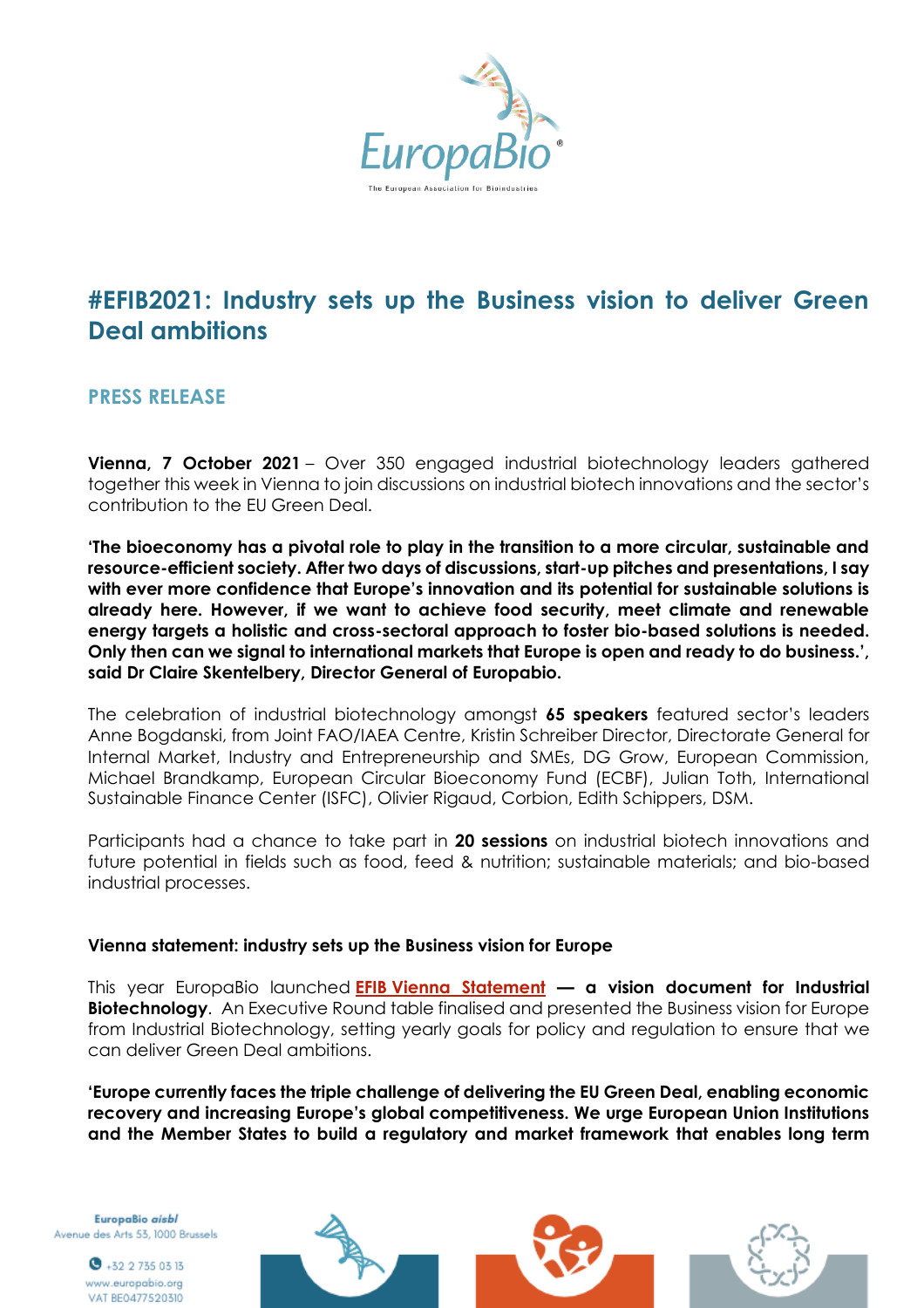## **investment in, and growth of, its scientific and company base.', said Dr Claire Skentelbery, Director General of EuropaBio.**

**The Statement includes three main policy asks:** (1) Modernising regulation and policy: enabling impact; (2) Education and awareness: enabling citizens; (3) Financing innovation: enabling technologies.

The Statement was presented to the participants at the final Plenary session featuring Jovita Neliupsiene, Vice-Minister of the Economy and Innovation of the Republic of Lithuania, Marty Muenzmaier, Cargill Philippe Mengal, BBI JU, Nikolaus Schwaiger, SAPPI and **handed over to Kristin Schreiber, Director, Directorate General for Internal Market, Industry, Entrepreneurship and SMEs (DG GROW), European Commission.**

## **Bioeconomy businesses—at the core of European Innovation**

Innovation boosts the competitiveness of our economies, ecological transformation of our societies and is critical to delivering the EU Green Deal. EFIB participants had a chance to witness that Europe doesn't lack innovation and creative minds: +**20 local and international start-ups** pitched and presented their business at the start-up village.

The delegates were active in setting up business meeting via the Partnering platform: more than **500 meetings** were confirmed involving representatives from almost 200 organisations.

The Innovation Campus showcased **15 the most innovative scientific approaches** in the area of industrial biotechnology and bioeconomy in a dedicated poster presentation in the exhibition. The Poster Jury voted that the best presentation of this year is "BIOEMERGERproject: Biotechnological solutions for management of waste generated in polyurethane foam industry" by Marta Muñoz, Technological Center of Furniture and Wood CETEM.

## **CRISPR genome editing technology – the most influential industrial advance from the last 25 years**

EFIB participants had also the chance to vote for the most influential advance from the industrial biotechnology and bioeconomy stories from the **[25th EuropaBio anniversary programme.](https://europabio25.org/25-years-of-innovation/)** From the 13 nominations presented, the crowd voted for the crowd voted for the CRISPR genome editing technology.

#### **Save the date: #EFIB2022 is coming to Vilnius**

After the successful 2021 edition, Vilnius was selected as the next location of EFIB.

**'A support of biotechnology innovation and development at national and regional level in Europe is one of the key priorities of EuropaBio. I am happy that next year EFIB for the first time will be hosted by Lithuania – a growing hotspot in Europe for Life Sciences development and operations, offering not only a welcoming and value-driven ecosystem but also a pool of highly skilled and motivated talent.', said Dr Claire Skentelbery, Director General of EuropaBio.** 

Next year EFIB will take place in October 2022 and will be hosted by the Lithuanian Biotechnology Association (LBTA) together with Go Vilnius – the city's official business and tourism development agency.

EuropaBio aisbl Avenue des Arts 53, 1000 Brussels

> $\bullet$  +32 2 735 03 13 www.europabio.org VAT BE0477520310